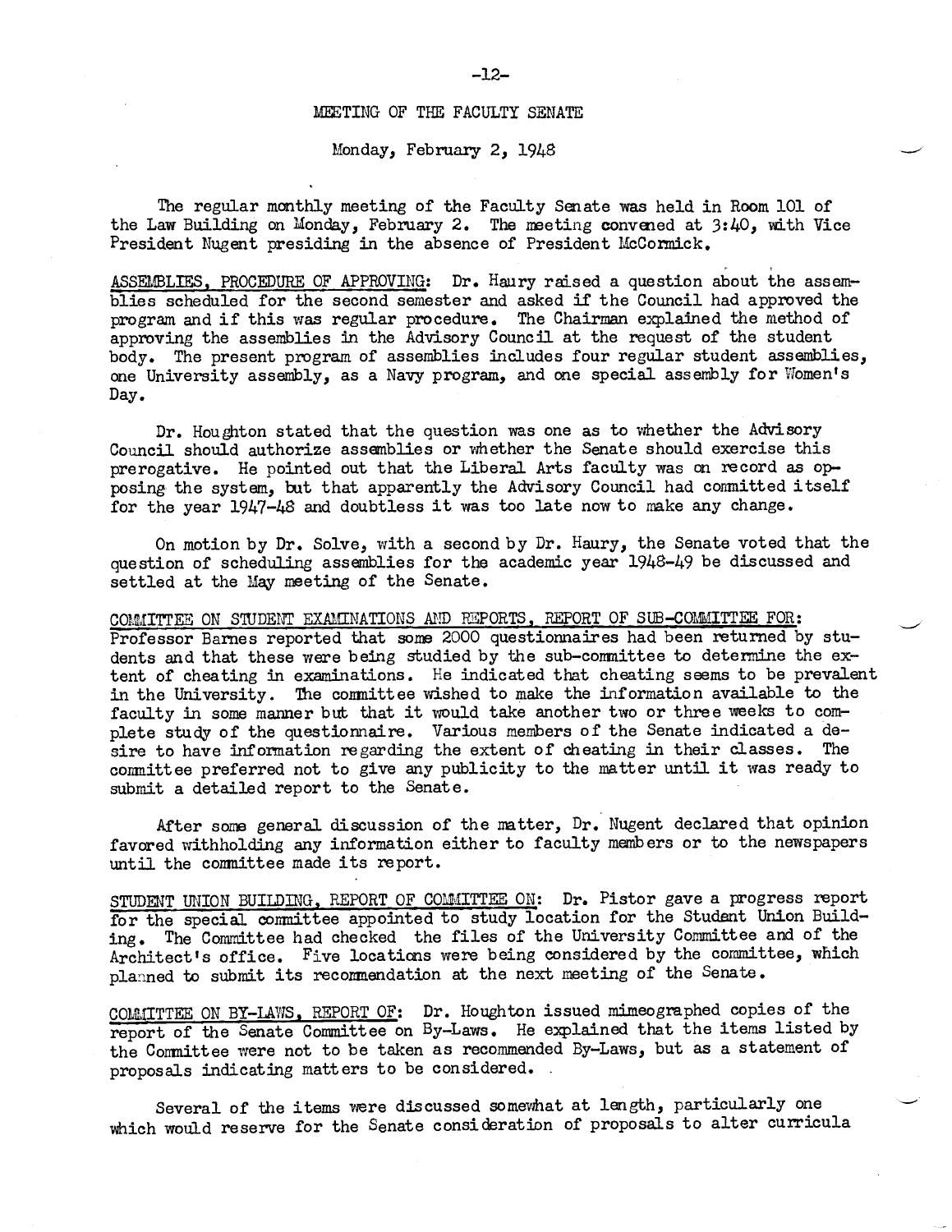and degree requirements, while at the same time allowing provision for minor changes in course offerings to be delegated to the Advisory Council, subject to the right of appeal. Dean Butler suggested that this provision would mean un-<br>necessary work for the Senate in connection with the preparation of the catalogue<br>but Dr. Roberts pointed out that it conformed to the provision constitution.

After some general discussion it was evident that the Senate wished to have more time in which to consider the proposals of the Committee and it was voted that further consideration of the report be deferred until the next meeting of the Sonate and submitted for vote at that time.

THE COMMITTEE ON BY-LAWS, CONTINUATION OF: On motion by Professor Barnes, with a second by Dr. Pistor, the Senate voted that the present committee on By-Laws be continued as a permanent continuing committee.

HONORARY DEGREES, RECOMMENDATIONS FOR THE AWARD OF: Dean Lyons of the College of Law presented recommendations from his faculty that the honorary degree of Doctor of Laws be conferred upon the Honorable Justin Miller of Wa with the inauguration of Dr. J. Byron McCormick as President of the University on  $May 5.$ 

After a brief discussion of the merits of the candidates as set forth in the statements read by Dean Lyons, the Senate, on motion by Dean Lyons with a second by  $Dr$ . Pistor, approved the nominations.

## STATEMENT SUPPORTING THE RECOMMENDATION OF THE HONORABLE JUSTIN MIlLER FOR THE HONORARY DEGREE OF DOCTOR OF LAWS

The faculty of the College of Law proposes, and moves the approval of its<br>proposal that at the forthcoming inauguration of Dr. J. Byron McCormick as<br>president of the University, the honorary degree of Doctor of Laws be con

Justin Miller was born on the seventeenth of November, 1888. He received the degrees of Bachelor of Arts from Stanford University, in 1911; Bachelor<br>of Laws from Montana University in 1913; Juris Doctor from Stanford in 1914;<br>Doctor of Civil Laws from Yale in 1934; and the honorary degree of Do Laws from Montana in 1941. He is a member of the bar of the highest courts in the states of California, Montana, Minnesota and North Carolina and of the United States Supreme Court.

During his undergraduate law years Mr. Miller held faculty positions at Montana and Stanford for the teaching of economics, history and English. In 1914 he began the practice of law, and from 1915 to 1918 was district atto law tachor which took him successively to the faculties of the Universities of Oregon, Minnesota, Stanford, California, and in 1927 to the deanship at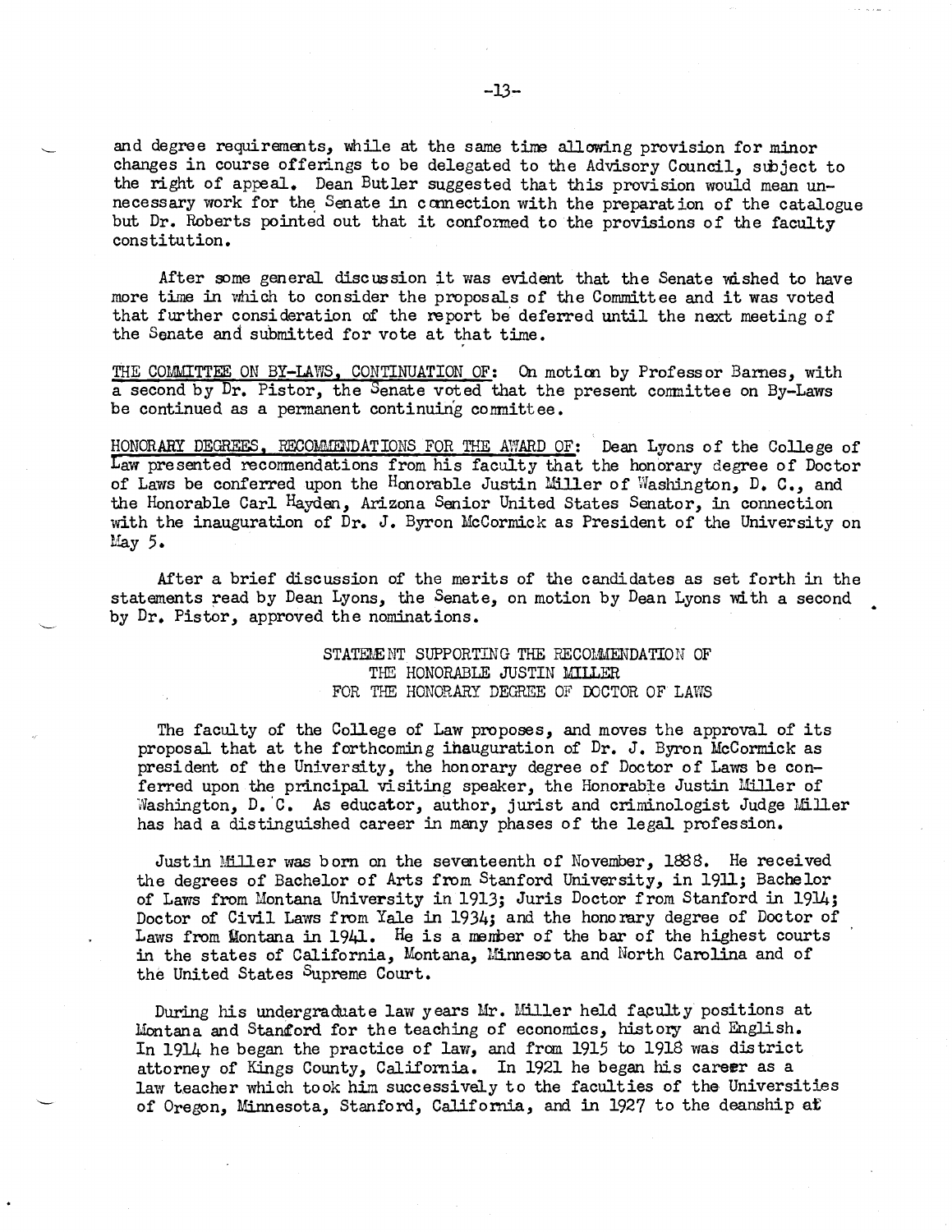the University of Southern California, and in 1930 to the same position at Duke University. He is the author of numerous articles in law reviews and in other periodicals, and in 1934 published, Miller on Criminal Law, a text<br>which is still one of the standard works in that field. In 1926 he was<br>secretary of the Minnesota Crime commission, and from 1927 to 1930 was a member of the California Crime Commission; president of the Southern California<br>Academy of Criminology in 1929; also president in 1929-30 of the California<br>Conference of Social Workers, and in 1933-34 was president of the lina Conference on Social Service. He was a member in 1929-30 of the National  $P_{\text{robation}}$  Association and from 1935 to 1937 served on the U.S. Attorney General's Advisory Commission on Crime. For the ten year period 1927-1937 he was chairman of the criminal law section of the American Bar Association. He is a member of Phi Beta Kappa, Phi Kappa Phi and several other honorary and professional fraternities and societies..

In 1934 he was appointed as a special assistant to the Attorney General of the United States. In 1937 he became a member of the United States Board of Tax Appeals, but shortly thereafter in the same year was appointed to member-<br>ship on the United States Court of Appeals for the District of Columbia;<br>which court is generally considered to be, next to the Supreme Court o bench to accept his present position with the National Association of Broadcasters. He is currently a Vice-President of the United Nations Educational, Scientific and Cultural Organization, popularly known as UNESCO".

Based on the foregoing record of achievement, the faculty of the College of Law submits that the University of Arizona may well honor itself in honoring its official guest at the inaugural, and hence makes this reconmendation for conferring upon Judge Miller the honorary degree of Doctor of Laws.

## STATEMENT SUPPORTING THE RECOMMENDATION OF THE HONORABLE CARL HAYDEN FOR THE HONORARY DEGREE OF DOCTOR OF LAWS

Carl Hayden, native Arizonan and for 36 years an honored and respected member of the Congress and Senate of the United States, is a specialist in national legislation relating to the irrigation of semi-arid lands and as to laws promoting federal aid for highways. If one stops to think how much the defelopment of the state of Arizona is due to water delivered to its fertile soil through federally sponsored and constructed irrigation systems, much its economy profits from the paved federal highways which have opened up its climatic and scenic treasures to the residents of all other states, then it is easy to perceive what a part Carl Hayden has played in the development<br>of this state. Not only Arizona, but all western states with similar problems<br>of aridity and space have been the beneficiaries of his legislative

Senator Hayden was born at Hayden's Ferry, now Tempe, on the second of October 1877, and was graduated from the Tempe Normal School in 1896. For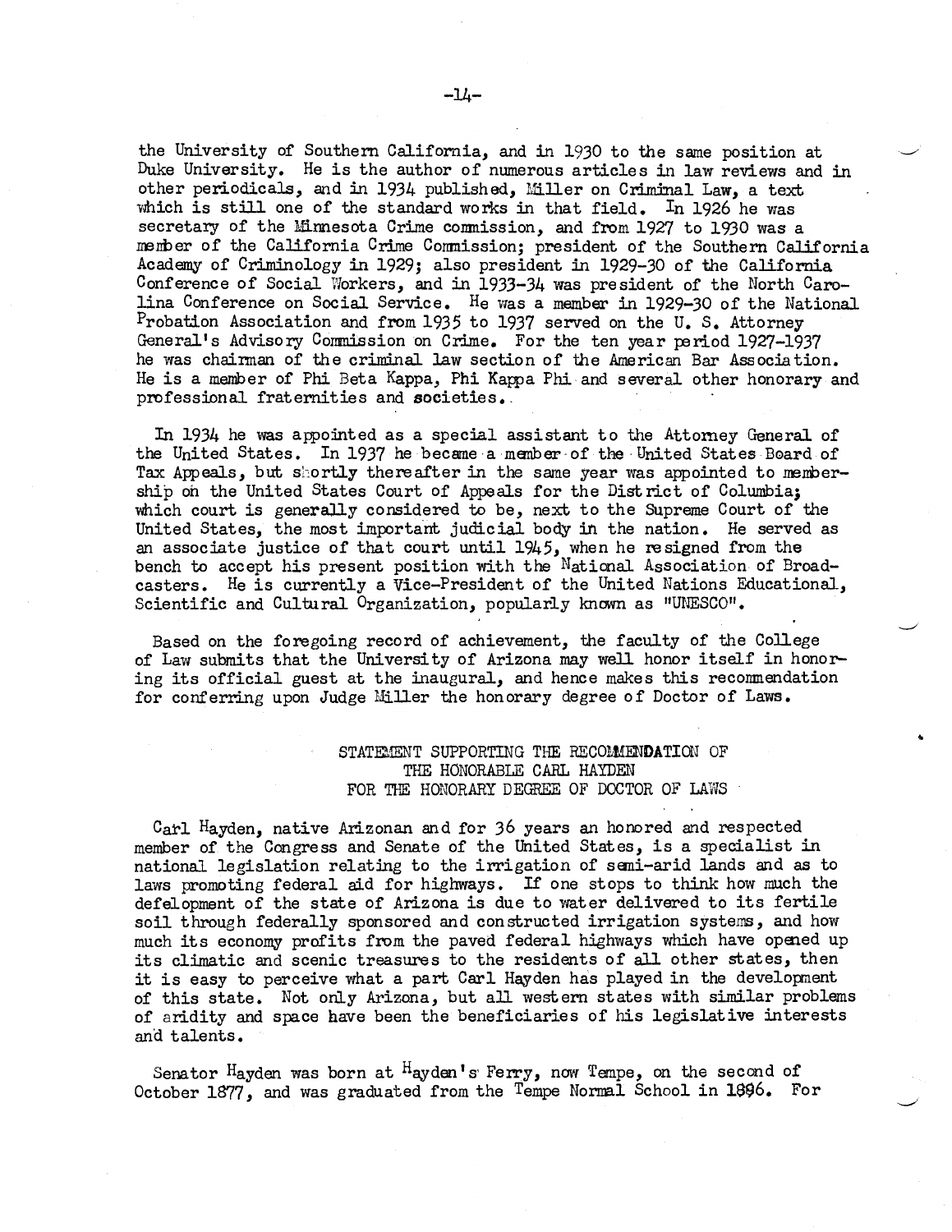the next four years he attended Leland Stanford University, and then returned to his home to begin a career of public service which will have stretched into a full half century by the time his current term in Washington expires. He was successively elected to membership on the Tempe town council for the years 1902 to 1904; to the office of treasurer of Maricopa county from 1904 to 1907; to sheriff of Maricopa county from 1907 to 1912; then to the national house of representatives from 1912 to 1927; and finally to membership in the Senate of the United States in 1927, where he has since continued to this date to repre-<br>sent the State of Arizona, and is today the fourth oldest member of that distinguished body in point of service. During the first World War he served as a major of infantry in 1918. During the second World War his efforts as a member of the powerful senate appropriations committee contributed mate the efficient handling of the war's financial problems.

It is the recommendation of the faculty of the College of Law that this long record of public service to his country and to this native state in the lawmaking branch of our government, should be accorded recognition by the award of a suitable honorary degree from this University for which he has so often rendered aid in matters of educational import; and we therefore propose that the honorary degree of Doctor of Laws be conferred by the appropriate Uni-<br>versity authorities upon Senator Carl Hayden.

ANTHROPOLOGY, AUTHORIZATION TO AWARD DOCTORATE IN: Dean Patrick of the Graduate College submitted the recommendation, as approved by the Graduate Study Committee, that the Department of Anthropology be permitted to offer the degree of Doctor of Philosophy effective for the academic year opening in Sep

Dr. Haury reported that the program would involve several additional courses<br>but that these would be given in alternate years with no additions to the staff.<br>Dr. Roberts expressed doubt as to the wisdom of approving the pr the Graduate Study Committee had submitted its recommendation in consideration of the fact that the present course offerings of the department involve  $65$  or  $70$  semester hours of graduate credit and were sufficient to justify the establishment of the program leading to the doctor's degree. On his motion, with a second by Dr. Garretson, the Senate voted to approve the doctorate in the Department of Anthropology, with the understanding that this would be effective

DITCH DAYS, CONSIDERATION OF POLICY RE: The Secretary reported that the Advisory Council, at its meeting of January 29, had on receipt of an inquiry regarding the policy affecting "ditch days" voted to refer this matter to the Faculty Senate for action. Attention was called in this cornection to a communication received from Mr. E. Otho Johnson, president of the Engineers Council, explaining that En-<br>gineers Day was planned for March 17, as had been the custom in the past twenty years The communication took the form of a petition that no examinations be scheduled that day so that students might be absent from class without penalty.